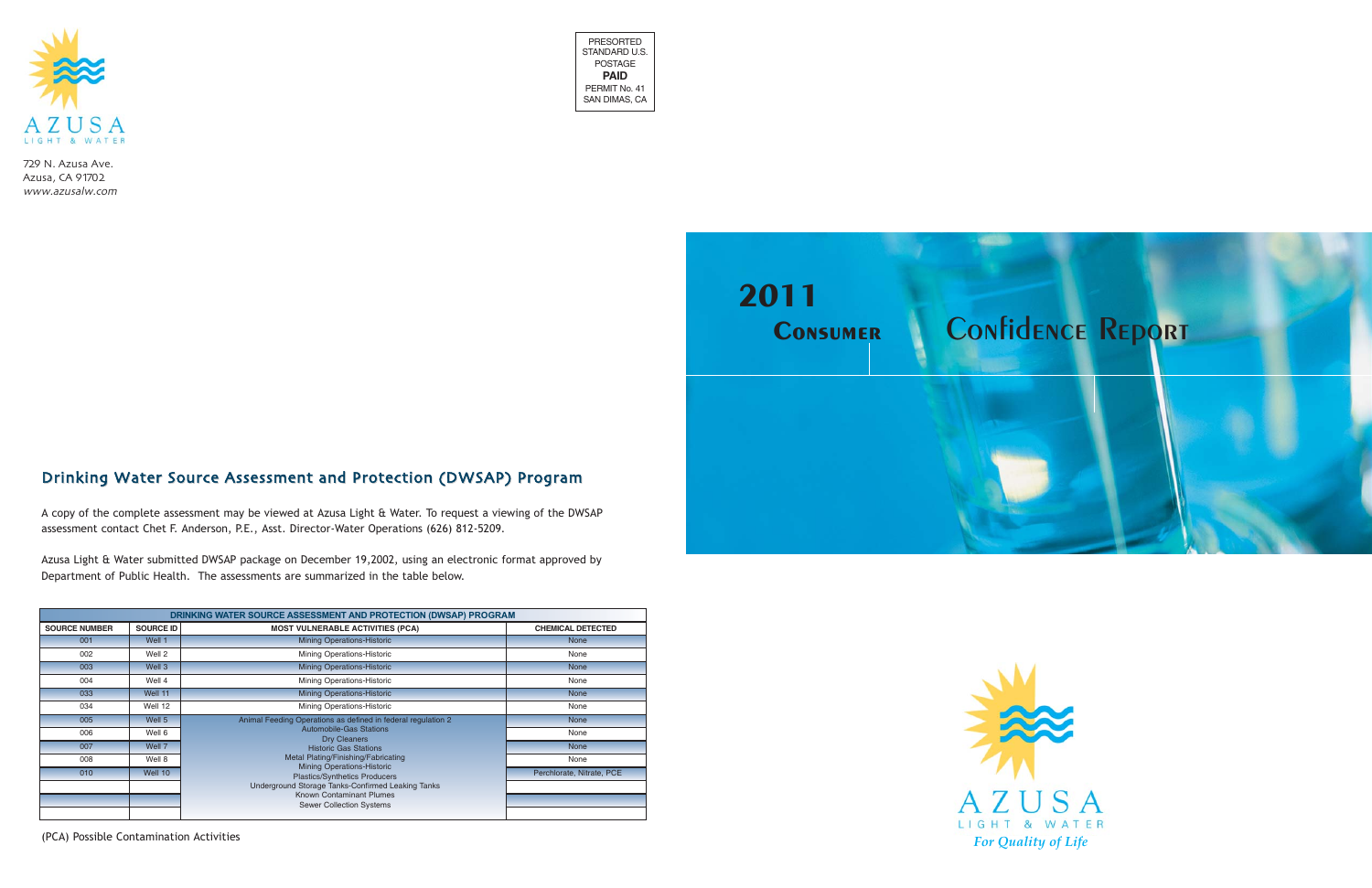### 2011 Consumer Confidence Report

Azusa Light & Water is pleased to submit this report to you, our valued customer. This report is designed to inform you about the quality of water and services we deliver every day. Our commitment is to provide our customers with a safe and dependable supply of drinking water. Your water not only meets, but also surpasses both State and Federal standards for quality and safety. To maintain this high quality, State of California Department of Public Health certified plant operators are operating Azusa's Joseph F. Hsu Water Filtration Plant continuously 7 days per week, 365 days per year, treating and monitoring the quality of the drinking water we serve.

In order to ensure that tap water is safe to drink, the U.S. Environmental Protection Agency (USEPA) and the California Department of Public Health (Department) prescribe regulations that limit the amount of certain contaminants in water provided by public water systems. Department regulations also establish limits for contaminants in bottled water that must provide the same protection for public health.

*Este informe contiene informacion muy importante sobre su agua de beber. Traduzcalo o hable con alguien que lo entienda bien.*

### The Azusa Water System

In general, typical sources of drinking water (both tap water and bottled water) include rivers, lakes, streams, ponds, reservoirs, springs and wells. Water delivered to our customers in the Azusa Water system is a blend of water from the following water sources:

- ◆ San Gabriel River water treated at Joseph F. Hsu Water Filtration Plant
- $\bullet$  Groundwater pumped from eight wells in the Canyon Basin
- $\bullet$  Groundwater pumped from two wells in the Intermediate Basin
- Groundwater pumped from one well in the Main San Gabriel Basin
- ♦ Metropolitan Water District Treated Water Connection

The City of Azusa, a municipality incorporated December 29, 1898, maintains ownership and operation of the municipal utility referred to as Azusa Light & Water. Azusa Light & Water is entrusted with the responsibility for providing water utility service within its municipal boundaries, and, since acquiring the Azusa Valley Water Company in 1993, providing water utility service to portions of the communities surrounding the City of Azusa. The Azusa Water system serves the City of Azusa and portions of Covina, Glendora, Irwindale, West Covina and unincorporated Los Angeles County. Serving approximately 22,155 active service connections with an estimated population of 108,000, the combined and integrated water systems of the City of Azusa and the Azusa Valley Water Company comprise the largest municipal water utility in the San Gabriel Valley.

Azusa produces its water in the upper reaches of the San Gabriel River, near the mouth of San Gabriel Canyon, far upstream of the contaminated groundwater zones found elsewhere in the San Gabriel Valley. Approximately 40% of the water served by the Azusa Water system is surface water diverted from San Gabriel Reservoir and treated at Azusa's Water Filtration Plant, 60% comes from Azusa's eleven groundwater wells, and less than 1% is supplied from Azusa's Metropolitan Water District treated surface water connection. The treated surface water is a blend of Colorado River and State Water Project water.

# 2011 WATER OLIALITY TABLE

The Joseph F. Hsu Water Filtration Plant uses the latest filtration technology to filter 12 million gallons of water per day. Water is pressure fed through membranes in an outside-in pattern, and any particle larger than 0.04 microns is retained on the fiber surface. The Water Filtration Plant, the largest capital project in the history of the City of Azusa at \$36 million, has been designed to exceed the latest water quality requirements, enabling the City of Azusa to treat San Gabriel River water, imported water from the Colorado River, and water from the State Water Project. A reliable supply of high-quality water will be delivered to the customers of Azusa Light & Water for many years to come.

### Sources of Supply

|                               |              |                                                      |                                     |                  |                                       |      | CONTAMINANTS WITH SECONDARY STANDARDS—Aesthetic Standards Established by the State of California Department of Public Health |
|-------------------------------|--------------|------------------------------------------------------|-------------------------------------|------------------|---------------------------------------|------|------------------------------------------------------------------------------------------------------------------------------|
|                               |              | <b>STATE</b>                                         | <b>AZUSA</b>                        |                  | <b>AZUSA</b>                          |      |                                                                                                                              |
| <b>PARAMETER</b>              | <b>UNIT</b>  | <b>MAXIMUM</b><br><b>CONTAMINANT</b><br><b>LEVEL</b> | <b>GROUNDWATER</b><br>RANGE AVERAGE |                  | <b>SURFACE WATER</b><br>RANGE AVERAGE |      | <b>MAJOR SOURCES IN</b><br><b>DRINKING WATER</b>                                                                             |
| Turbidity                     | <b>Units</b> | 5                                                    | $0.06 - 0.25$                       | 0.08             | $0.02 - 0.10$                         | 0.04 | Soil Runoff                                                                                                                  |
| Color                         | Units        | 15                                                   | <b>ND</b>                           | ND.              | <b>ND</b>                             | ND.  | Naturally occurring organic materials                                                                                        |
| <b>Odor Threshold</b>         | <b>Units</b> | 3                                                    | $1.0 - 1.0$                         | 1.0              | 1.0                                   | 1.0  | Naturally occurring organic materials                                                                                        |
| Chloride                      | mg/L         | 500                                                  | 12.0-48.0                           | 29.4             | 4.5                                   | 4.5  | Runoff/leaching from natural deposits                                                                                        |
| <b>Sulfate</b>                | mg/L         | 500                                                  | 17.0-52.0                           | 30.4             | 19.0                                  | 19.0 | Runoff/leaching from natural deposits                                                                                        |
| <b>Total Dissolved Solids</b> | mg/L         | 1000                                                 | 190-440                             | 250              | 230                                   | 230  | Runoff/leaching from natural deposits                                                                                        |
| <b>Specific Conductance</b>   | µmbo/Cm      | 1600                                                 | 330-660                             | 400              | 380                                   | 380  | Substances that form ions in the water                                                                                       |
|                               |              |                                                      |                                     |                  |                                       |      |                                                                                                                              |
|                               |              | ADDITIONAL CONSTITUENTS ANALYZED                     |                                     |                  |                                       |      |                                                                                                                              |
| pH                            | <b>Units</b> | No Standard                                          | 7.40-8.20                           | 7.80             | 7.90-8.40                             | 8.10 |                                                                                                                              |
| $11$ ardnaan $(0.000)$        | $m \sim \mu$ | No Ctondord                                          | 110000                              | 100 <sub>5</sub> | 100                                   | 100  | Dunafflaaabina fram natural danaaita.                                                                                        |

|                  |       | ADDITIONAL CONSTITUENTS ANALYZED |              |      |           |      |                                       |
|------------------|-------|----------------------------------|--------------|------|-----------|------|---------------------------------------|
| pH               | Units | No Standard                      | 7.40-8.20    | 7.80 | 7.90-8.40 | 8.10 |                                       |
| Hardness (CaCo3) | mq/L  | No Standard                      | 110-290      | 155  | 190       | 190  | Runoff/leaching from natural deposits |
| Sodium           | mq/L  | No Standard                      | $17-31$      | 25.0 | 11.0      | 11.0 | Runoff/leaching from natural deposits |
| Calcium          | mq/L  | No Standard                      | 34-85        | 46.0 | 58.0      | 58.0 | Runoff/leaching from natural deposits |
| Potassium        | mq/L  | No Standard                      | $2.6 - 5.1$  | 3.5  | 3.5       | 3.5  | Runoff/leaching from natural deposits |
| Magnesium        | mg/L  | No Standard                      | $5.0 - 19.0$ | 10.0 | 13.0      | 13.0 | Runoff/leaching from natural deposits |

2 7 In addition to the above constituents, we have conducted monitoring for 32 additional organic chemicals for which the California Depar *of Public Health and U.S. EPA have not yet set a standard and all results were below detection levels unless otherwise noted.*

#### When you read about water quality, might ask yourself:

much is one part per billion (1ppb)? ver: 1ppb equal to 1 drop of water in 14,000 gallons, cond in 32 years, 1 inch in 16,000 miles or 1 cent in

much is one part per million (1ppm)? ver: 1ppm is equal to 1 drop of water in 14 gallons. ond in 12 days, 1 inch in 16 miles or 1 cent in \$10,000.



#### **ABBREVIATIONS**

| $\epsilon$ | Less than                                | you mig         |
|------------|------------------------------------------|-----------------|
| <b>ND</b>  | <b>None Detected</b>                     |                 |
| <b>NTU</b> | <b>Nephelometric Turbidity Unit(s)</b>   | <b>How much</b> |
| umho/Cm    | micromhos per Centimeter                 | Answer: 1p      |
| $\mu q/L$  | micrograms per Liter (parts per billion) | 1 second in     |
| mq/L       | milligrams per Liter (parts per million) | \$10 million.   |
| pCi/L      | pico Curies per Liter                    | <b>How much</b> |
| <b>NL</b>  | <b>Notification Level</b>                |                 |
| N/A        | <b>Not Applicable</b>                    | Answer: 1p      |
| ТT         | <b>Treatment Technique</b>               | 1 second in     |
|            |                                          |                 |

| ZUTT WATER GUALITT TADEL                                |                       |              |                                                               |                          |                |                                                     |                            |                                                       |                                                                                                                           |
|---------------------------------------------------------|-----------------------|--------------|---------------------------------------------------------------|--------------------------|----------------|-----------------------------------------------------|----------------------------|-------------------------------------------------------|---------------------------------------------------------------------------------------------------------------------------|
|                                                         |                       |              |                                                               |                          |                |                                                     |                            |                                                       | PRIMARY STANDARDS—Mandatory, Health-Related Standards Established by the State of California Department of Publich Health |
| <b>PARAMETER</b>                                        | VIOLA-<br><b>TION</b> | <b>UNIT</b>  | <b>STATE</b><br><b>MAXIMUM</b><br>CONTAMINANT<br>LEVEL (MRDL) | PHG<br>(MCLG)<br>[MRDLG] |                | <b>AZUSA</b><br><b>GROUNDWATER</b><br>RANGE AVERAGE |                            | <b>AZUSA</b><br><b>SURFACE WATER</b><br>RANGE AVERAGE | <b>MAJOR SOURCES IN</b><br><b>DRINKING WATER</b>                                                                          |
| <b>FILTRATION PERFORMANCE</b><br>& MICROBIOLOGICAL      |                       |              |                                                               |                          |                |                                                     |                            |                                                       |                                                                                                                           |
| Turbidity (a)                                           | <b>No</b>             | <b>Units</b> | 0.10(a)                                                       | N/A                      | N/A            | N/A                                                 | $0.02 - 0.10$              | 0.04                                                  | Soil Runoff                                                                                                               |
| Cryptosporidium                                         | <b>No</b>             | Oocysts/L    | <b>TT</b>                                                     | N/A                      |                | N/A                                                 | $0 - 0.3$                  | $\Omega$                                              | Naturally present in the environment >99%<br>of crypto is removed during treatment                                        |
| <b>MICROBIOLOGICAL</b><br>Coliform Bacteria P/A (b)     | No                    | % Positive   | 5%                                                            | (0)                      | $0\%$          | 0%                                                  | $0\%$                      | $0\%$                                                 | Naturally present in the environment Human<br>and Animal waste                                                            |
| <b>DISINFECTANT.</b><br><b>DISINFECTION BY PRODUCTS</b> |                       |              |                                                               |                          |                |                                                     |                            |                                                       |                                                                                                                           |
| <b>Chlorine Residual</b>                                | <b>No</b>             | mg/L         | (4)                                                           | $[4]$                    | $0.50 - 1.00$  | 0.80                                                | $0.75 - 2.00$              | 1.25                                                  | Drinking water disinfectant added for treatment                                                                           |
| Total Trihalomethanes (b)                               | <b>No</b>             | $\mu$ g/L    | 80                                                            | N/A                      | $4.7 - 26.0$   | $8.7$ (c)(d)                                        | $22.0 - 30.0$ $23.6(c)(d)$ |                                                       | Byproduct of drinking water disinfection                                                                                  |
| Haloacetic Acids (b)                                    | <b>No</b>             | $\mu$ g/L    | 60                                                            | N/A                      | $2.5 - 7.0$    | 4.9 (c)(d)                                          | $12.0 - 45.0$ $16.8(c)(d)$ |                                                       | Byproduct of drinking water disinfection                                                                                  |
| <b>ORGANIC CONTAMINANTS</b>                             |                       |              |                                                               |                          |                |                                                     |                            |                                                       |                                                                                                                           |
| Tetrachloroethylene (PCE)                               | <b>No</b>             | $\mu$ g/L    | 5                                                             | 0.06                     | <b>ND-0.85</b> | <b>ND</b>                                           | <b>ND</b>                  | <b>ND</b>                                             | Discharge from factories and dry cleaners                                                                                 |
| <b>INORGANIC CONTAMINANTS</b>                           |                       |              |                                                               |                          |                |                                                     |                            |                                                       |                                                                                                                           |
| Arsenic                                                 | <b>No</b>             | $\mu$ g/L    | 10                                                            | 0.004                    | 2.28-2.88      | 2.63                                                | <b>ND</b>                  | <b>ND</b>                                             | Erosion of natural deposits                                                                                               |
| <b>Barium</b>                                           | <b>No</b>             | $\mu$ g/L    | 1000                                                          | $\overline{2}$           | <b>ND-115</b>  | 12.78                                               | <b>ND</b>                  | <b>ND</b>                                             | Erosion of natural deposits                                                                                               |
| Fluoride                                                | <b>No</b>             | mg/L         | $\overline{2}$                                                | $\mathbf{1}$             | $0.25 - 0.41$  | 0.30                                                | 0.36                       | 0.36                                                  | Erosion of natural deposits                                                                                               |
| Nitrate (as NO3)                                        | <b>No</b>             | mg/L         | 45                                                            | 45                       | $ND-4.6(d)$    | $2.8$ (d)                                           | <b>ND-2.0</b>              | $ND$ (d)                                              | Leaching from fertilizer use                                                                                              |
| Perchlorate                                             | <b>No</b>             | $\mu$ g/L    | 6                                                             | 6                        | $ND$ (d)       | $ND$ (d)                                            | <b>ND</b>                  | <b>ND</b>                                             | Abnormal production of Thyroid Hormones                                                                                   |
| RADIOACTIVE CONTAMINANTS                                |                       |              |                                                               |                          |                |                                                     |                            |                                                       |                                                                                                                           |
| <b>Gross Alpha Activity</b>                             | <b>No</b>             | pCi/L        | 15                                                            | (0)                      | $ND-3.3$       | <b>ND</b>                                           | $0.28 - 0.84$              | 0.56                                                  | Erosion of natural deposits                                                                                               |
| <b>UNREGULATED CONTAMINANTS</b>                         |                       |              |                                                               |                          |                |                                                     |                            |                                                       | <b>Suspected Health Effects</b>                                                                                           |
| <b>Boron</b>                                            | <b>No</b>             | µg/L         | <b>NL-1000</b>                                                | N/A                      | <b>ND-130</b>  | 18.0                                                | <b>ND</b>                  | <b>ND</b>                                             | Reproductive effects on some men                                                                                          |
| Vanadium                                                | <b>No</b>             | $\mu$ g/L    | <b>NL-50</b>                                                  | N/A                      | <b>ND-9.5</b>  | 0.79                                                | <b>ND</b>                  | <b>ND</b>                                             | Child development effects                                                                                                 |

**(a)** Standard applies to surface water only. A separate standard applies to the distribution system. See secondary standards. **(b)** Based on distribution system monitoring. **(c)** Four quarter average. **(d)** Blended value. (MRDL) The level of a disinfectant added for water treatment that may not be exceeded at the consumer's tap.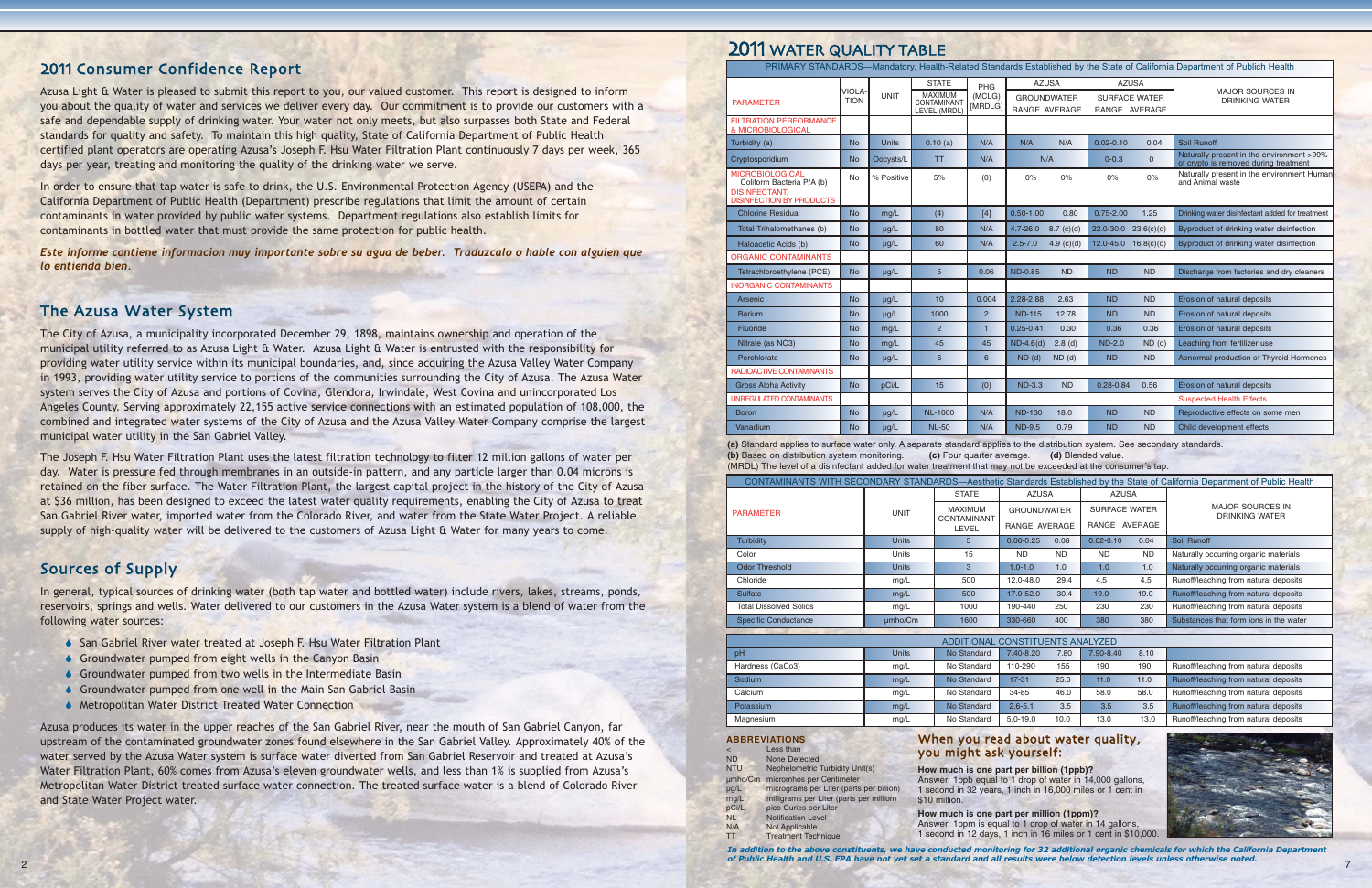*Our Water continues to be of superior quality and, we will, through proper planning and system protection, insure that our precious water resources continue to be safe from contamination.*

*For further information please contact Azusa Light & Water at (626) 812-5225 or visit our website at www.azusalw.com. For City Council information visit www.ci.azusa.ca.us*

# The Sources of Contamination

Drinking water, including bottled water, may reasonably be expected to contain at least small amounts of contaminants. As water travels over the surface of the land or through the ground, it dissolves naturally occurring minerals and, in some cases, radioactive material, and can pick up substances resulting from the presence of animals or from human activities. The presence of contaminants does not necessarily indicate that drinking water poses a health risk.

More information about contaminants and potential health effects can be obtained by calling the USEPA's Safe Drinking Water Hotline. (1-800-426-4791)

#### **Nitrate**

Nitrate in drinking water at levels above 45 ppm is considered a health risk for infants of less than six months of age. High nitrate levels in drinking water can interfere with the capacity of the infant's blood to carry oxygen, resulting in serious illness; symptoms include shortness of breath and blueness of the skin. High nitrate levels may also affect the ability of the blood to carry oxygen in other individuals, such as pregnant women and those with specific enzyme deficiencies. Well nitrate levels may rise for short periods of time due to rainfall or agricultural activity. Where higher nitrate levels are present, you should seek advice from your health care provider or choose to use bottled water for mixing formula and juice for your baby; if you are pregnant, you should drink bottled water. Water purveyors are required by State Health regulations to issue warnings to customers when drinking water nitrate levels exceed 45 ppm. Average nitrate levels sampled in the Azusa distribution system are: 2.8 ppm for groundwater and ND for surface water.

# **Total Trihalomethanes**

Some people may be more vulnerable to constituents in the water than the general population. Immunocompromised people, such as those with cancer undergoing chemotherapy, persons with HIV/AIDS or other immune system disorders, some elderly persons, and infants, can be particularly at risk from infections. These people should seek advice about drinking water from their healthcare providers. USEPA/Centers for Disease Control (CDC) guidelines on appropriate means to lessen the risk of infection from microbial contaminants are available from the Safe Drinking Water Hotline (1-800-426-4791).

Trihalomethanes (THM's) are a family of chemicals formed when a disinfectant such as chlorine is added to the water supply. Disinfection is an important and necessary step in the water treatment process that protects against harmful bacteria and other potential contamination. Chlorine is the most widely used and approved water system disinfectant in the United States.

The amount of total THMs allowed in drinking water is regulated by the EPA, which has set a total THM annual average safe limit of 80 parts per billion (ppb) in drinking water. Results of a health study released in early 1998 suggests that women who drink five glasses of water daily and are in the first three months of pregnancy may have an increased risk of miscarriage from THM levels in drinking water above 80 ppb. State officials have cautioned that the study is not definitive and have stated that more study on the issue is needed. Average THM's levels sampled in the Azusa distribution system are: 16.8 ppb for groundwater and 23.6 ppb for surface water.

# Immuno-Compromised People

*PHG = Public Health Goals AL = Action Level mg/L = parts per million MCL = Maximum Contaminant Level* 

| SAMPLING RESULTS SHOWING TREATMENT OF<br>AZUSA'S SURFACE WATER SOURCES                       |                                                                                                                                                           |  |  |  |  |
|----------------------------------------------------------------------------------------------|-----------------------------------------------------------------------------------------------------------------------------------------------------------|--|--|--|--|
| Treatment Technique*                                                                         | Low-pressure membrane filtration system.                                                                                                                  |  |  |  |  |
| Turbidity Performance Standards**<br>(that must be met through the water treatment process)  | Turbidity of the combined filtered water must:<br>Be less than or equal to 0.10 NTU in 95% of measurements in a month.<br>Not exceed 0.5 NTU at any time. |  |  |  |  |
| Lowest monthly percentage of samples that met Turbidity Performance<br><b>Standard No. 1</b> | 100%                                                                                                                                                      |  |  |  |  |
| Highest single turbidity measurement during the year                                         | 0.10                                                                                                                                                      |  |  |  |  |
| The number of violations of any surface water treatment requirements                         | o                                                                                                                                                         |  |  |  |  |

|                                         |                           |                  |                                                                                                                                           | <b>ADDITIONAL DATA</b><br><b>CITY OF AZUSA LIGHT &amp; WATER</b><br><b>LEAD &amp; COPPER TRIANNUAL (2011)</b>                                                                                                                                                                                                                                                                                                                           |                  |                                                     |                |  |
|-----------------------------------------|---------------------------|------------------|-------------------------------------------------------------------------------------------------------------------------------------------|-----------------------------------------------------------------------------------------------------------------------------------------------------------------------------------------------------------------------------------------------------------------------------------------------------------------------------------------------------------------------------------------------------------------------------------------|------------------|-----------------------------------------------------|----------------|--|
| <b>PARAMETER</b>                        | <b>UNITS</b><br><b>OF</b> | <b>PHG</b><br>or | <b>MAJOR SOURCES</b><br><b>IN DRINKING WATER</b>                                                                                          | <b>HEALTH EFFECTS LANGUAGE</b>                                                                                                                                                                                                                                                                                                                                                                                                          | <b>MCL</b><br>or | <b>AZUSA DRINKING</b><br><b>WATER CONCENTRATION</b> |                |  |
| <b>INORGANIC</b><br><b>CONTAMINANTS</b> | <b>MEASUREMENT</b>        | <b>MCLG</b>      |                                                                                                                                           |                                                                                                                                                                                                                                                                                                                                                                                                                                         | <b>AL</b>        | 90th Percentile Value<br><b>Distribution System</b> | <b>RANGE</b>   |  |
| <b>Copper</b>                           | $\mu$ g/L                 | 170              | Internal corrosion of<br>household plumbing systems;<br>erosion of natural deposits;<br>leaching from wood<br>preservatives               | Copper is an essential nutrient,<br>but some people who drink water<br>containing copper in excess of<br>the action level over a relatively<br>short amount of time may<br>experience gastrointestinal<br>distress. Some people who drink<br>water containing copper in<br>excess of the action level over<br>many years may suffer liver or<br>kidney damage. People with<br>Wilson's Disease should consult<br>their personal doctor. | 1300<br>(AL)     | 830                                                 | <b>ND-1600</b> |  |
| Lead                                    | $\mu$ g/L                 | $\overline{2}$   | Internal corrosion of<br>household water plumbing<br>systems; discharges from<br>industrial manufacturers.<br>erosion of natural deposits | Infants and children who drink<br>water containing lead in excess<br>of the action level may<br>experience delays in their<br>physical or mental development.<br>Children may show slight deficits<br>in attention span and learning<br>abilities. Adults who drink this<br>water over many years may<br>develop kidney problems or high<br>blood pressure.                                                                             | 15 (AL)          | <b>ND</b>                                           | <b>ND-7.9</b>  |  |

*MCLG = Maximum Contaminant Level Goal*

*50 Copper & Lead Samples Collected September 2005*

*2 Copper Samples exceeded the Action Level 2 Lead Samples exceeded the Action Level*

*For additional water quality data please contact water operations at (626) 334-0414. For customer service please call (626) 812-5225.*

*\* A required process intended to reduce the level of a contaminant in drinking water.*

*\*\* Turbidity (measured in NTU) is a measurement of the cloudiness of water and is a good indicator of water quality and filtration performance. Turbidity results which meet performance standards are considered to be in compliance with filtration requirements.*